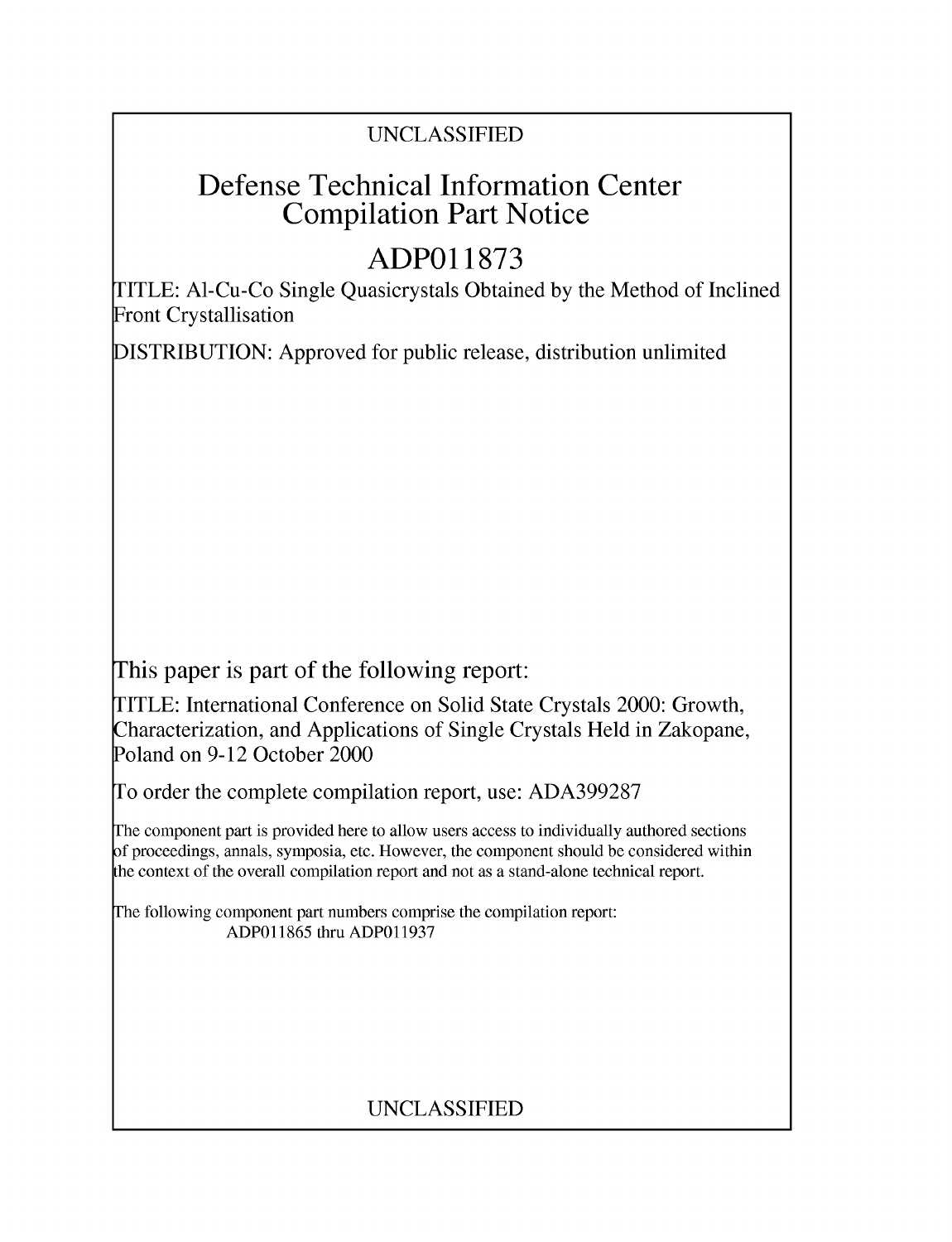### Al-Cu-Co single quasicrystals obtained **by** the method of inclined front crystallisation

W. Bogdanowicz, Z. Bojarski

Institute of Physics and Chemistry of Metals, University of Silesia, 40-007 Katowice, Bankowa 12, Poland

#### ABSTRACT

An Al-Cu-Co alloy was obtained by the inclined front of crystallisation method (IFC). During crystallisation the alloy delaminated into three layers, two of which were single decagonal quasicrystals of different orientations and the third one was a mixture of two phases. The first quasicrystalline layer was formed in a peritectic reaction of an earlier created single crystalline layer of an approximant (phase of the B2 structure), the second - grew directly from liquid. With the use of Xray topography it was found that the (00001) planes of both quasicrystals are rotated of about **10** against each other.

Keywords: Al-Cu-Co single quasicrystals, decagonal quasicrystals, peritectic reaction.

#### **1.INTRODUCTION**

Crystal structure of decagonal quasierystalline phases consists in periodic arrangement of planes which have non-periodic order of atoms. In result the single quasicrystals of decagonal phases may show specific anisotropy of physical properties and thus arouse wide interest. Single quasicrystals of Al-based decagonal phases have been obtained from liquid phase for many years<sup>1-3</sup>. However, the mechanism of their growth is not completely clear. The decagonal phase of the Al-Cu-Co alloy may be formed from liquid by peritectic reaction of B2 phase crystallised at higher temperatures, or it can grow directly from liquid<sup>4</sup>. Fig. 1 shows schematic pseudobinary cross-section of the Al-Cu-Co phase diagram suggested in  $4$ . At 1048<sup>o</sup>C in the L+B2+DQC three phase area there occurs a peritectic reaction L+B2 $\rightarrow$ DQC<sup>45</sup>.



If the alloy composition is close to  $Al<sub>65</sub>Cu<sub>15</sub>Co<sub>20</sub>$  than first the B2 phase crystallises and then the phase reacts wit the rest of the liquid and forms the decagonal phase (A arrows at Fig. 1). The concentration of **Al** in the liquid increases. At

Intl. Conference on Solid State Crystals 2000: Growth, Characterization, and Applications of Single Crystals, Antoni Rogaski, Krzysztof Adamiec, Pawel Madejczyk, Editors, 55 Proceedings of SPIE Vol. 4412 (2001) © 2001 SPIE • 0277-786X/01/\$15.00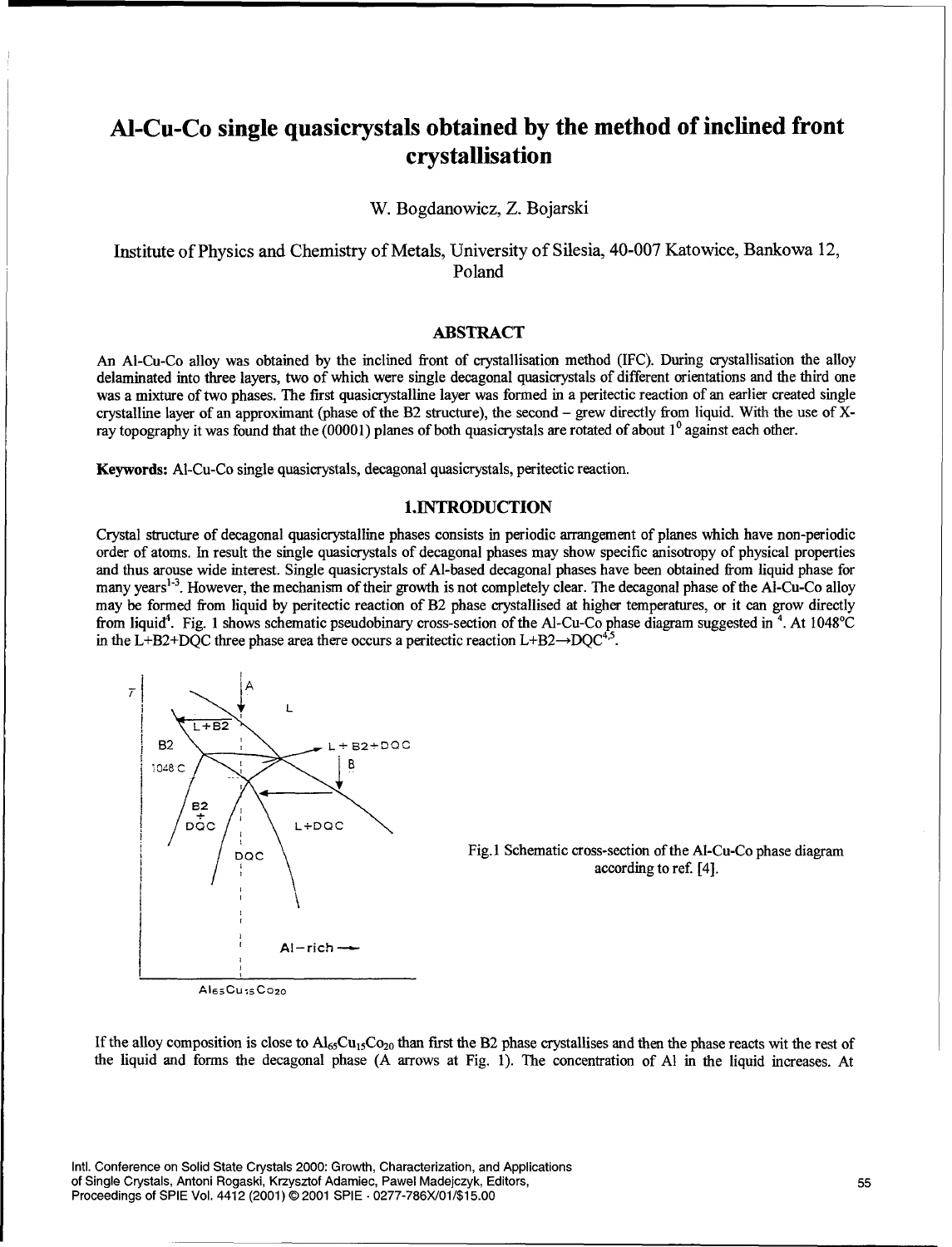temperatures lower than  $1048^{\circ}$ C the decagonal phase crystallises directly from the liquid in the two phase L+DQC region (B) arrows at Fig.l).

The aim of this work was to obtain a single quasicrystals of the Al-Cu-Co alloy formed in both ways i.e. by peritectic reaction and directly from liquid using the method of inclined front of crystallisation. Knowledge of differences in structure and defects gives an opportunity to determine the mechanism of the phase creation.

#### 2. EXPERIMENTAL

The inclined front of crystallisation method<sup>6</sup> was used to grow the material. The charge of composition of Al  $-$  24% at Cu  $-$ 11%atCo in form of plate of  $15x4x0,5$  mm was melted and than subjected to horizontal crystallisation. The shape of the charge (Fig. 2) was preserved during melting thanks to surface tension. The charge was obtained from elements of 5N purity. The metals were melted in an  $A_1O_3$  crucible in induction furnace under helium atmosphere. After homogenisation the melt was cast onto a brass plate cooled with liquid nitrogen. The charge composition measured with the use of atomic absorption spectroscopy was equal to the nominal composition.



after crystallisation by the IFC method (a, b) and topogram<br>of the single crystalline  $L_1$  layer (c). Radiation Cu<sub>Ka</sub>, reflex of the single crystalline  $L_1$  layer (c). Radiation Cu<sub>Ka</sub>, reflex 00001.

The decagonal DQC phase created in the peritectic  $L+B2\rightarrow DQC$  reaction forms in between the two phases. The speed of the DQC phase volume growth, controlled by diffusion of atoms from the liquid to the B2 phase and from the B2 phase to the liquid, will decrease with the DQC phase growth.

In the IFC method<sup>6</sup>, inclination of the crystallisation front versus the crystallisation direction causes that the crystallisation (in the x direction, Fig. 2a) takes place at first in the upper layer of the charge (in the  $L_1$  layer, Fig. 1b). According to the phase diagram shown in Fig. 1, a layer of the B2 phase should be formed during this crystallisation. At lower temperatures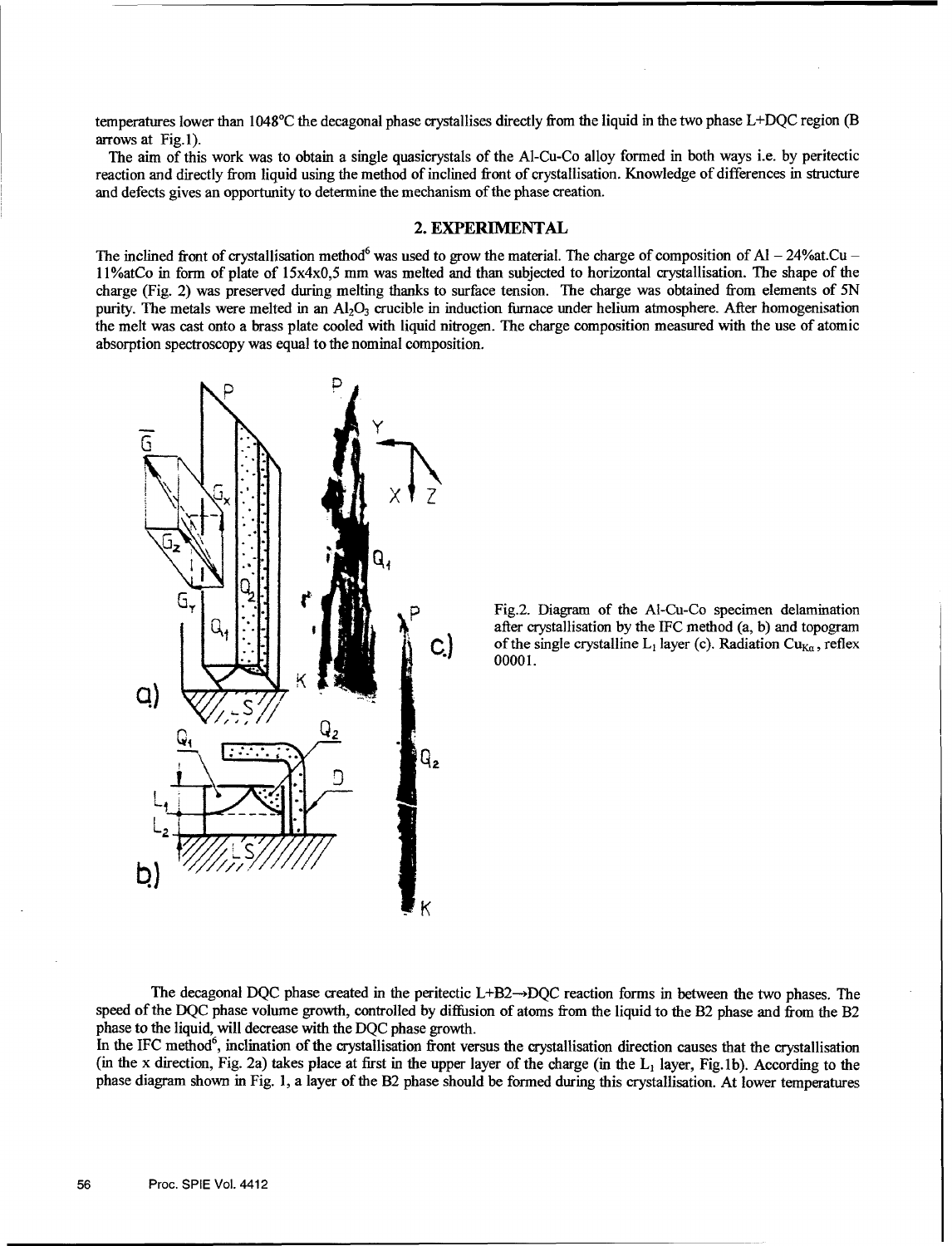the lower layer  $(L_2, Fig.2b)$ , being still in the liquid state, can react with the upper layer and in a peritectic reaction form the decagonal phase. Due to directional heat abstraction the temperature of the peritectic reaction is reached first at the layer interface in the primary area of the specimen (P, Fig.2a), and when the reaction proceeds it moves towards the specimen end (K, Fig.2a). Thus the speed of the decagonal phase single quasicrystal growth in the X direction is much faster than in conventional methods of single crystal growth at which the crystallisation front is perpendicular to the growth direction.

The growth was carried out in the induction furnace with a horizontal graphite heating element in helium atmosphere. The charge of a shape shown in Fig. 2a was placed on a leucosapphire plate (the LS symbol, Fig 2a). The plate was then put on a shelf milled in the graphite heating element. The charge was covered by a graphite cover (D, Fig.2b) in such a way that it

covered only one side of the charge shown in Fig. 2a and 2b by the letter  $Q_2$ . In result the temperature gradient  $\hat{G}$  was neither perpendicular nor parallel to the growth direction X i.e. none of its components **G,** or *Cy* was equal zero (Fig. 2a). At first the temperature in the area of the specimen denominated as K (Fig. 2a) was 1430'C. Then it was decreased to 900°C with speed 100K/h. Then the specimen was kept for 3 h at stable temperature and the furnace was switched off and the helium flow was increased. In such a way the speed of temperature decrease from 900°C to room temperature was are average 1800°K/h.

#### **3. RESULTS AND DISCUSSION**

Metallographic studies showed that after crystallisation the specimens (11 pieces) were delaminated. In the upper layer  $L_1$ (Fig.2b) there were two plates of the quasicrystalline phase denominated by  $Q_1$  and  $Q_2$ . The lower layer  $L_2$  consisted of a mixture of two phases.. Fig.2c shows a typical topogram of the single crystalline layer L, obtained with the use of Auleytner method of wide beam7 . The topogram consists of two reflexes coming from the **Q,** and **Q2** plates. Both reflexes come from the (00001) planes of the decagonal phase. The disorientation angle between the two plate determined from the topogram is 59.4 minutes. For 11 studied specimens the angle value was from 18 to 95 minutes. The single  $L_1$  layer was obtained by polishing the lower  $L_2$  layer. The  $L_1$  layer was powdered and an X-ray diffraction pattern was taken. It showed reflexes only from the decagonal phase (Fig. 3). From the  $L_1$  layer a thin foils were also produces which were studied by TEM. These studies also showe presence of the decagonal phase (Fig.4).



Fig.3. Powder X-ray diffraction pattern of the  $L_1$  layer of the Al-Cu-Co alloy. Radiation Cu<sub>K</sub> $\alpha$ .

The chemical composition averaged over five specimens and determined by the X-ray microanalysis was for the **Q,** specimen: AI-64,2 at%, Cu-18,5at%, Co-17,3at% and for the **Q2** specimen: Al-68,3at%, Cu-14,6at%, Co-17,2at%. Increased amount of Al in the O<sub>2</sub> means that crystallisation of the Q<sub>2</sub> layer occurred at lower temperatures.

X-ray topograms of the both layers show contrast bands situated along the growth direction X. This is connected with a small non-homogeneity of the chemical composition occurring at the crystallisation front during the growth process as well as with internal stresses in the specimen. In the first area of the specimen  $Q_1$  (symbol P, fig.2c) the contrast was more diffused than in the last area of the specimen (symbol K, fig.2c). It may be due to less stable conditions of the beginning of crystallisation controlled by diffusion of atoms between the  $L_1$  and  $L_2$  layers. The final part of the specimen  $Q_1$